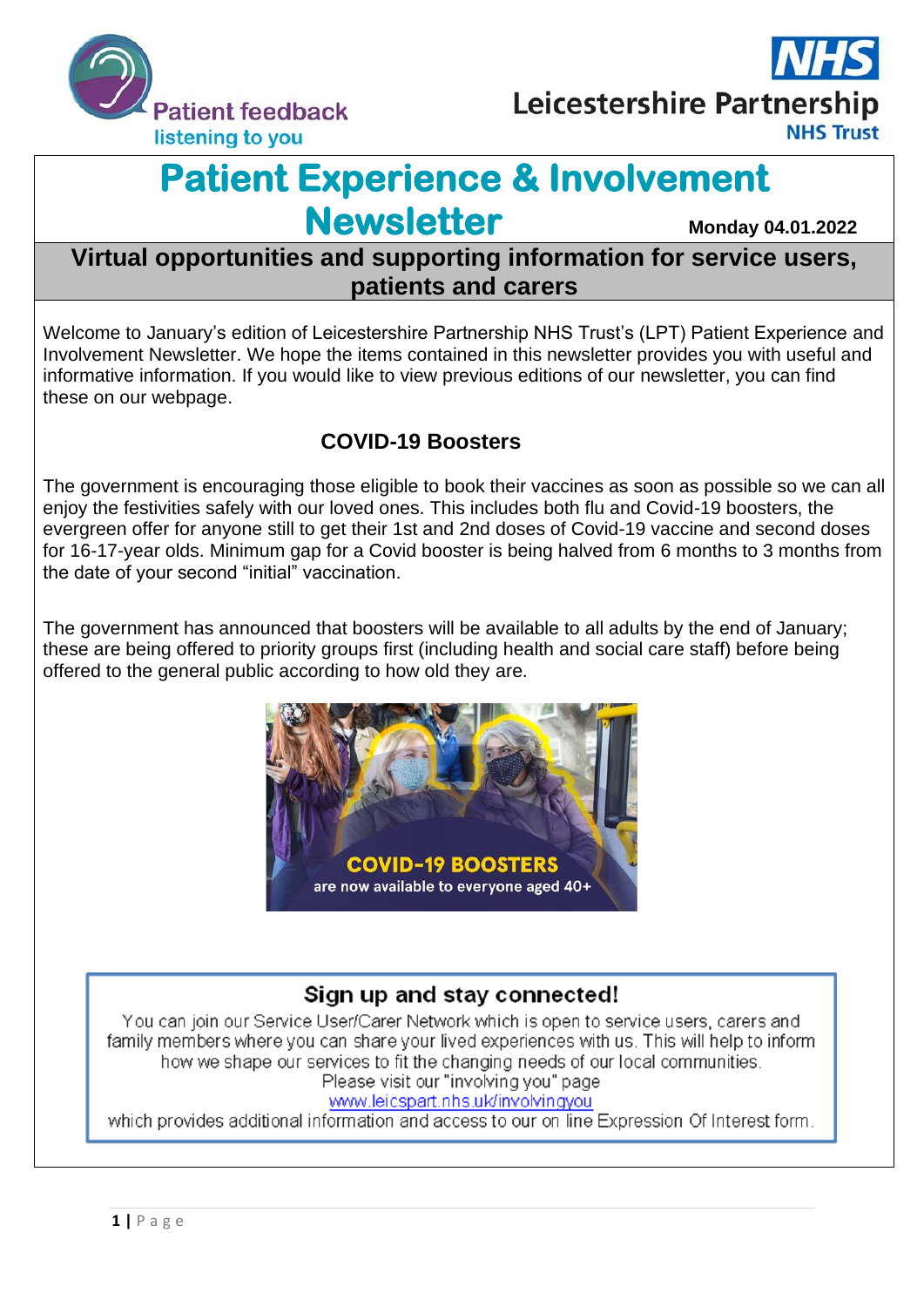# **Bi Weekly Virtual Cuppa & Catch Ups**

Due to the recent governmental changes to how we meet up outside, we have decided to change our Walk and Talk meets to virtual catch ups. Please join us on MS Teams with a cuppa for an informal catch up and chat, find our January dates below:



| Date & Time                                   | Where                                        |
|-----------------------------------------------|----------------------------------------------|
| Monday 10th January 12:00:13:00pm             | <b>Virtual via MS Teams</b>                  |
|                                               | Link to join: Click here to join the meeting |
| Monday 24 <sup>th</sup> January 13:00:14:00pm | <b>Virtual via MS Teams</b>                  |
|                                               | Link to join: Click here to join the meeting |

You are more than welcome to join us for a coffee and catch up! Please do let us know if you wish to attend by emailing: [lpt.patient.experience@nhs.net](mailto:lpt.patient.experience@nhs.net)

# **Upcoming Virtual Involvement Opportunities**

Although all face to face involvement at LPT has been put on hold due to Covid-19, we still want to involve you in decision making and changes where we can.

**Leicestershire Partner** 

Opportunities will be advertised through our Service User/Carer Network, as well as through these Newsletters. There are a range of projects you can get invovled with from providing feedback on documents to larger scale service improvements. We can do this by:

- Video calls Microsoft Teams
- Email
- Telephone calls
- Post (freepost address provided)

Over the following pages you will find details of training and development opportunities, as well as new and ongoing involvement workshops and projects at LPT.

Please also contact us if you any further questions or queries. You can contact the Patient Experience and Involvement Team via email: [lpt.patient.experience@nhs.net](mailto:lpt.patient.experience@nhs.net) or call 0116 295 0818

You can also join us on our bi-weekly virtual 'Cuppa and catch ups' where you can ask any questions and discuss any opportunities which may be of interest to you.



If you have not done so already, attending an Introduction to Involvement Workshop will give you further details of the support, training and involvement opportunities available to you as part of the service user/carer involvement network. Details of upcoming workshops can be found on the following page.

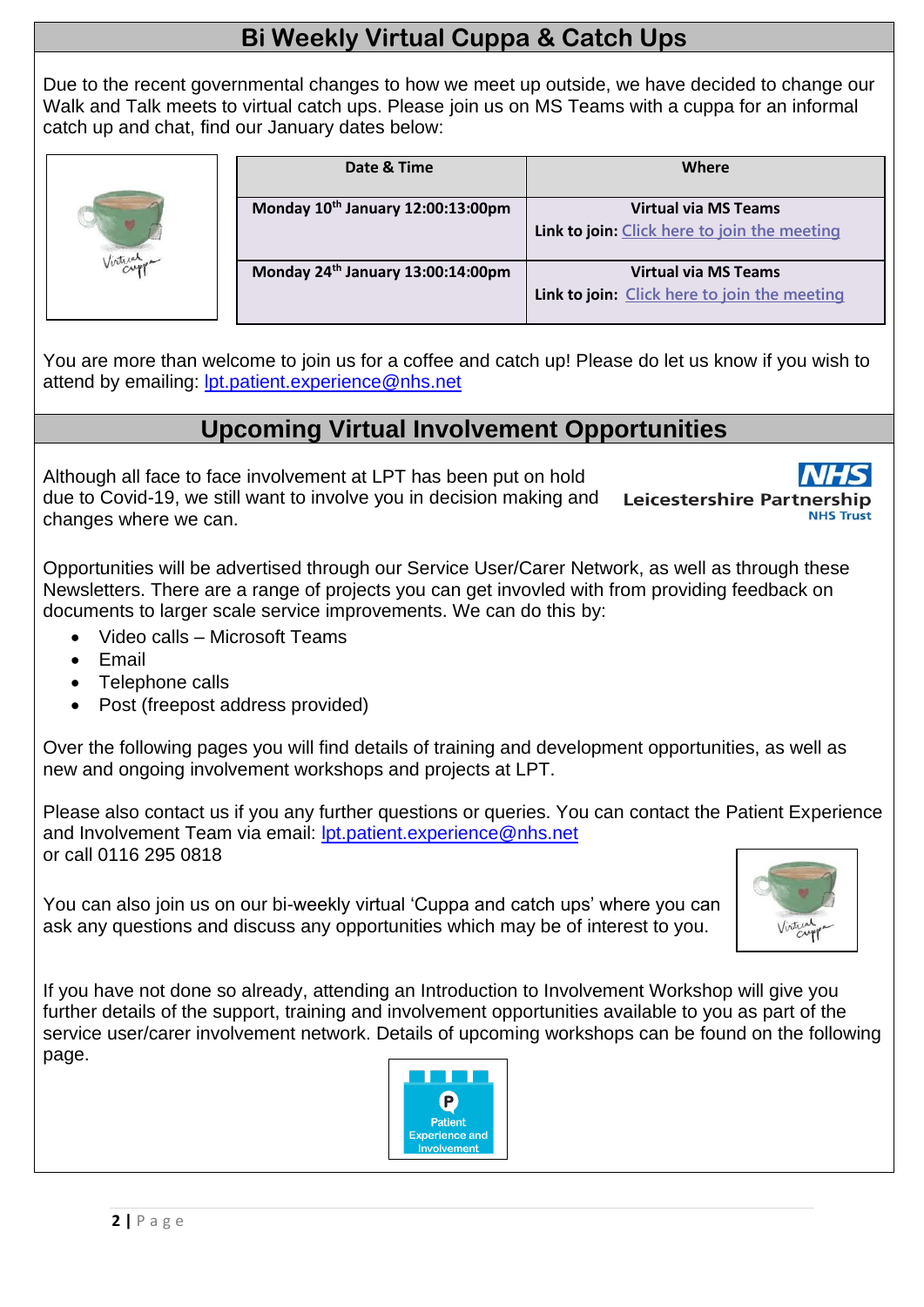#### **Monthly Recovery and Collaborative Care Planning Cafes via MS Teams**

The Recovery Cafes are a shared space for service user/carers, NHS staff and local voluntary and community groups to come together to connect around care planning and mental health recovery



You can find out more about the cafes and CHIME by accessing the following link: <https://bit.ly/3yuZY7V>

Dates of meetings are as follows:

- **Tuesday 25th January 11-12:30pm** Theme is identity, guest speaker; Ann Jackson, LPT Patient Safety Lead.
- **Wednesday 23rd February 13:14:30pm** Theme is meaning & LGBT history month, guest speakers from TRADE sexual health and Victim First.
- **Thursday 31st March 11-12:30pm** Theme is empowerment, guest speakers Claire Armitage, and Annie Palmer discuss collaborative care planning.

If this has sparked your interest, please contact us to add you to the café distribution list (if you have not already done so) so we can ensure you receive the link and reminders for the cafes.

#### **Introduction to Involvement Workshops**  $\blacksquare$

..... Justicut in the merroment trement portant to see including an introduction to Involvement, and an intert introduction to the NHS;

#### **Overview of the Introduction to Involvement workshop:**

- Working together as equal partners
- Involvement framework
- Involvement charter
- Confidentiality agreement
- Skills/Experience/Needs and Interest form
- Involvement opportunities
- Support and training we can offer you
- Reward and Reimbursement Policy

**Involvement Packs (Introduction session only)** We will post out an involvement pack a week before the commencement of the induction which will include all relevant forms and charter for your reference in readiness for the forthcoming workshop.

Dates of Introduction to Involvement workshop:

- **Thursday 10th February from 10.30am to 12midday**
- **Wednesday 6th April from 1pm to 2.30pm**

#### **Overview of Introduction to the NHS workshop;**

- How the NHS in England works and Integrated Care System's
- Introduction to LPT
- What is "Step up to Great"
- LPT's Peoples Council
- Support LPT can give you

#### Dates of Introduction to the NHS workshop:

- **Thursday 17th February from 11 to 12am**
- **Thursday 14th April from 1.30pm to 2.30pm**

**All workshops are delivered by MS Teams;** the MS Teams link will be shared via email a week before the workshop is due to take place. Please make contact with the Patient Experience and Involvement Team if you wish to join these sessions.



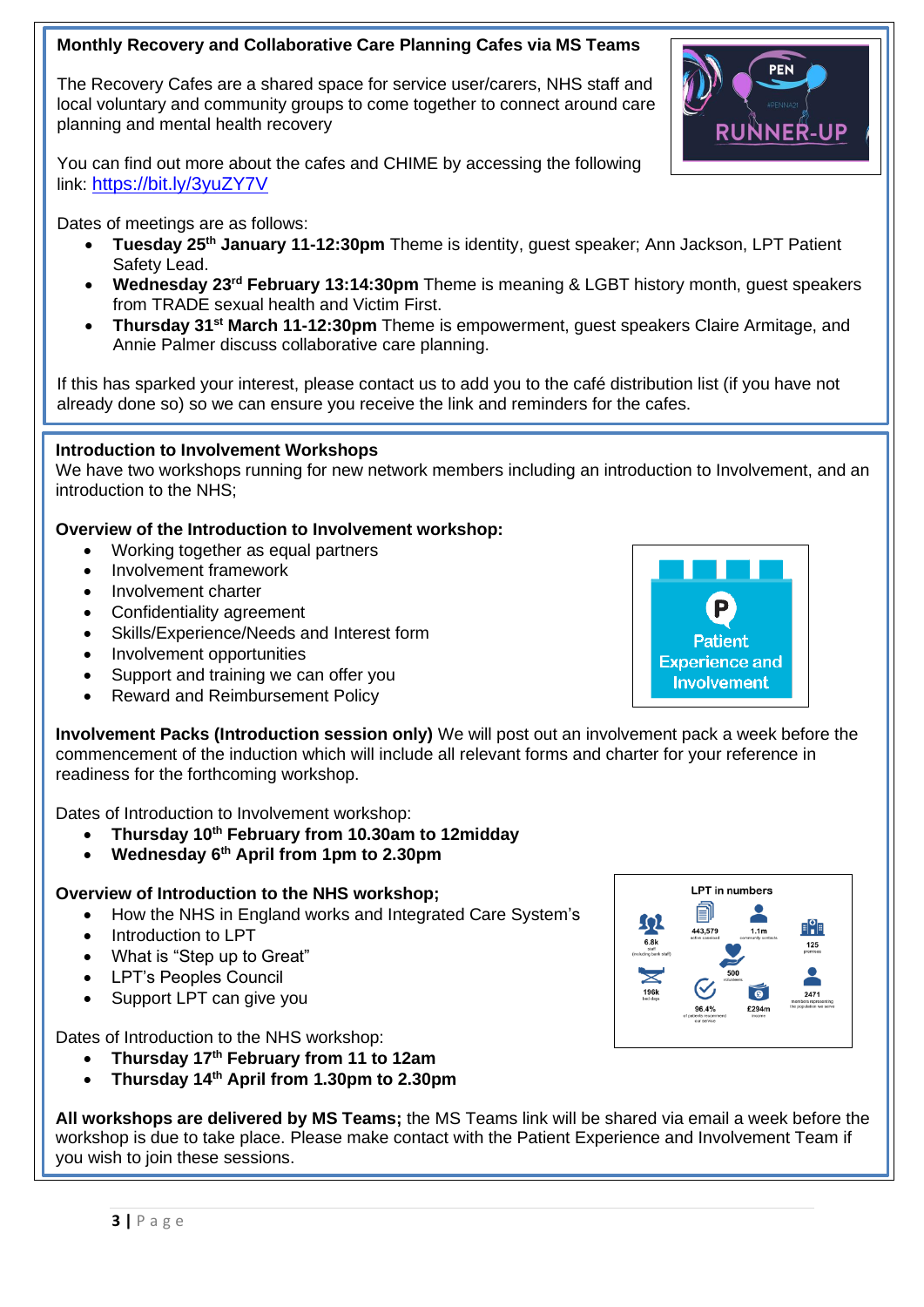#### **Mental Health Central Access Point (MHCAP) – Update and involvement opportunity**

A small group of service users and carers have been working with the MHCAP service during the covid period in order to make improvements to their service which include branding, communication, and call handling.

This group has focused on the Central Access Point although moving forward will expand the remit of the group to include all Adult Mental Health urgent care services including;

- Mental Health Central Access Point
- Urgent Care Hub
- Crisis and Home Treatment Team
- Mental Health Liaison Team
- Criminal Justice and Diversion
- Homelessness

The group are looking to expand its membership and from February 2022 will meet bi-monthly for 1-2 hours via MS Teams.

This group will also work with the urgent care teams to implement the outcomes of the recent Step up to Great Mental Health Consultation across Leicester, Leicestershire and Rutland.

If you would like to join this group or discuss this opportunity in more detail, please contact the Patient Experience and Involvement Team.

#### **Patient Involvement in Medication Decisions (PINMED) Involvement Opportunity**

For those who are not familiar, PINMED (Patient Involvement in Medication Decisions) is an electronic tool that can help service-users be more involved in decisions about their care. The PINMED project is an outcome of research carried out at Leicestershire Partnership NHS Trust by one of the mental health pharmacists.



PINMED is currently being developed in an App and web-based format. Service-users will be able to download the App onto their mobile phones or access it via a secure website. It can help service users prepare for their out-patient appointments. It directs them to trustworthy, patient-friendly, online resources for information about mental health conditions and their treatments to help them make an informed choice and make a valuable contribution to discussions about their care. Service-users can write down their wishes and goals for their upcoming appointment which can further be discussed at their appointment. At the end of the appointment, the agreed treatment plan will be saved on the App and website; it will also be saved onto the service-users medical notes. The idea is that service users will have a copy of their treatment plan which they can share with their carers; it should also save time having to repeat themselves at subsequent appointments with new staff members.

Some networks members have already been involved with this project to date, and have provided valuable feedback on the App, which has been well received.

If this involvement opportunity is of interest to you, please make contact with the Patient Experience and Involvement Team via [lpt.patient.experience@nhs.net](mailto:lpt.patient.experience@nhs.net)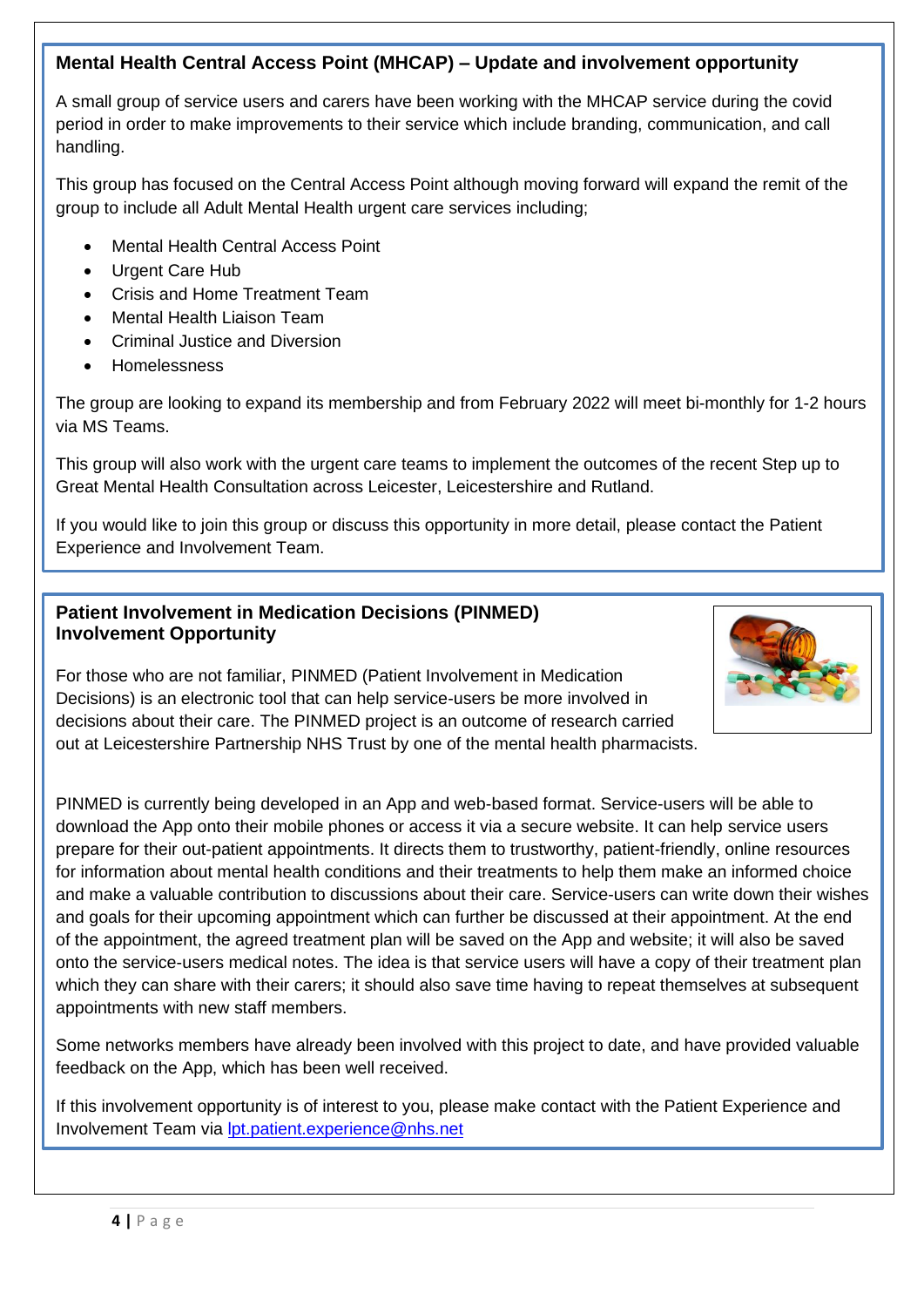#### **Recruitment Panel Training**

Would you like to get involved with recruiting new members of staff? Opportunities often arise for service user/carer involvement in recruitment. This training will prepare you to become a panel member.

#### **Overview of the training:**

- Recruitment and selection process
- Job description and person specification
- Interview questions/presentation
- Types of Involvement in the recruitment process
- **Confidentiality**
- Do's and Don'ts for interviewing
- Recording the interview

Future dates for new and existing network members are as follows:

- **Friday 8th April from 10.30 to 12midday**
- **Thursday 11th August from 2 to 2.30pm**

**MS Teams Links:** Will be shared via email a week before the virtual training is due to take place. Please make contact with the Patient Experience and Involvement Team if you wish to join this session.

#### **Are you interested in co-facilitating? And/or sharing your lived experiences?**



The Trust has a range of opportunities available for you to get involved with facilitating sessions. We are currently looking for people to support with facilitating our involvement Induction sessions, 2022's Recovery and Collaborative Care Planning Cafes, and teaching sessions to Nutrition and Dietetics health care students. This can be anything from hosting a full session/co facilitating alongside other staff, to short sessions bringing a patient and carer perspective to these sessions.

We have training on offer to those looking to improve their facilitation skills. We can also offer one to one support to those of you interested in facilitation or delivering a short session on your lived experience.

Please make contact with the Patient Experience and Involvement Team if this would be of interest

**Do you have experience of accessing Adult Learning Disability Services, or support someone who accesses these services?**

The Adult Learning Disability Services are working on many projects across their service area and looking to make improvements. The service wants to ensure that services are accessible, particularly since changes made as a result of Covid 19. Therefore, the Adult Learning Disability services are holding an informal Cuppa and Chat via MS Teams where you can find out more and see how you can get involved.

The session will be held on **Thursday 13th January 2022 from 1-2pm**.

If you would like to book onto this session, please contact the Patient Experience and Involvement Team

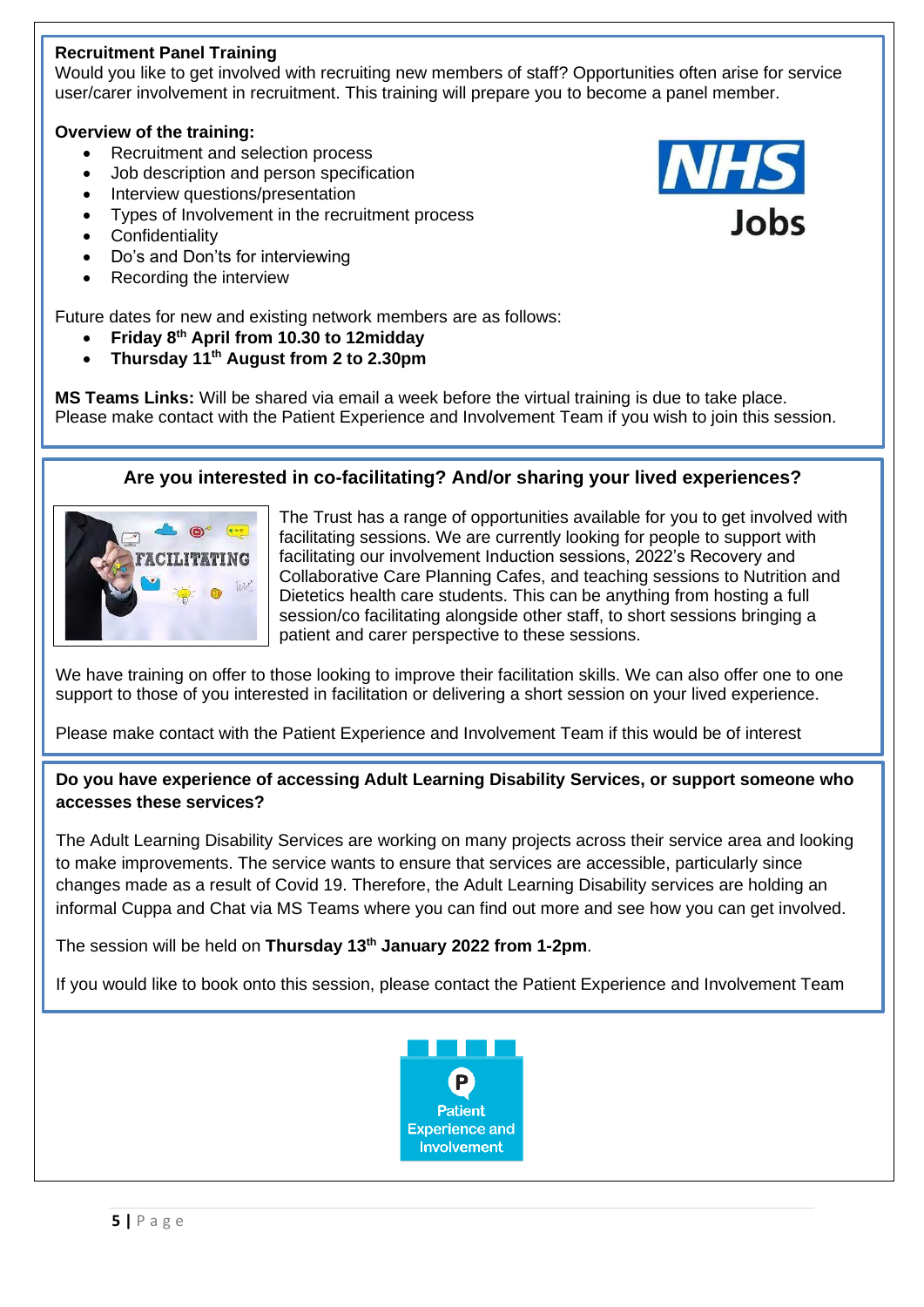## **Non LPT Involvement Opportunities**

#### **Have your say on Leicestershire County Council's Strategic Plan 2022-2026**

Have your say on Leicestershire County Council's proposed Strategic Plan 2022-2026, which sets out ambitions and priorities for the years ahead. It outlines what the Council want to achieve and how they intend to do it. It is based on five strategic outcomes which are aspirational. They outline the end results the Council want to see for Leicestershire.



Have your say on the draft Plan by filling in [the online survey.](https://surveys.leics.gov.uk/snapwebhost/s.asp?k=163489019607) For paper copies of the survey or any other questions, please email [policy@leics.gov.uk](mailto:policy@leics.gov.uk) or call 0116 3050527.

The consultation closes on **21 January 2022**

The Council would also welcome the opportunity during this consultation to present and discuss the draft Plan with community groups and partner organisations. If you would be interested, please email [policy@leics.gov.uk,](mailto:policy@leics.gov.uk) or call 0116 3050527, to arrange a meeting date.

**Health and Wellbeing Strategy** 2022-25

#### **Rutland Health and Wellbeing Strategy 2022-2025**

The draft Rutland strategy aims to improve health and wellbeing for everyone in Rutland, but particularly those facing disadvantages or already living with ill health. Some areas of Rutland and even groups of people – such as those

with special educational needs, the Armed Forces community, and the prison population – can have poorer health than most local residents, or a lower take-up of health and wellbeing services.

A draft version of the new Health and Well-being Strategy has been published online for everyone to read by visiting: [www.rutland.gov.uk/healthandwellbeingstrategy.](https://www.rutland.gov.uk/healthandwellbeingstrategy)

Residents and local groups with a particular interest in health and wellbeing are being invited to review the priorities set out in the draft strategy document before completing a short online survey to share their views.

The consultation on Rutland's Draft Health and Wellbeing Strategy runs for six weeks and will close on **Friday 7 January 2022.**

Full details can be found online at: [www.rutland.gov.uk/healthandwellbeingstrategy.](https://www.rutland.gov.uk/healthandwellbeingstrategy) You can also email: [enquiries@rutland.gov.uk.](mailto:enquiries@rutland.gov.uk) Anyone who would like to take part in the consultation but do not have access to the internet can call Rutland County Council on: 01572 722 577,

The feedback gathered through this consultation will be evaluated by Leicester, Leicestershire and Rutland Clinical Commissioning Groups (CCG), after which a report detailing the findings will be published. This will help to shape a final version of the Health and Wellbeing Strategy, which will be then be considered by Rutland's Health and Wellbeing Board in the New Year.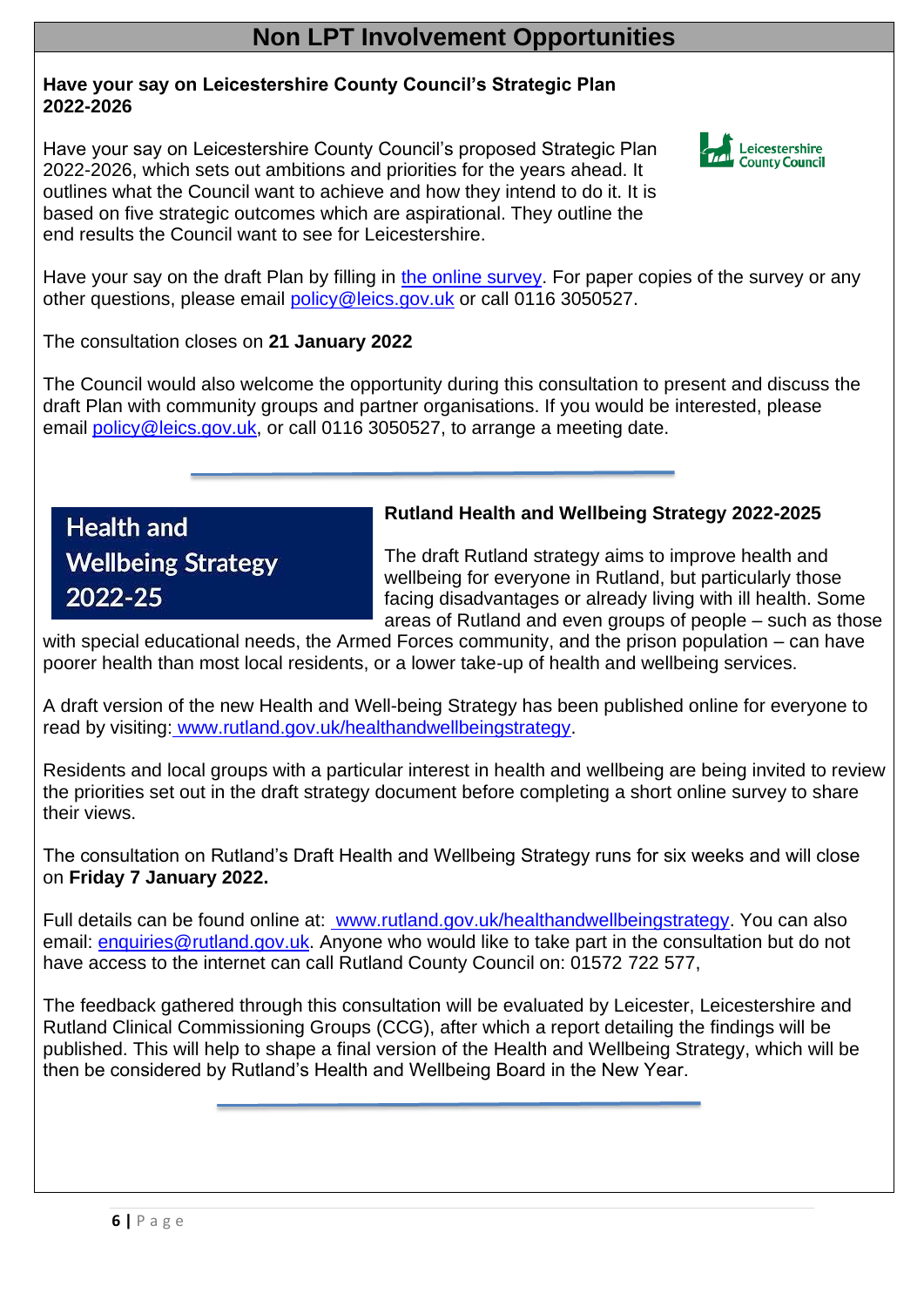#### **Improving physical health care in older people in mental health settings The ImPreSs-Care Study**

We are looking for people or carers of people who have been affected by combined physical and mental health conditions to be consulted on the study below. The consultation meeting will last for 1-2 hours and will be online. You will be reimbursed for your time at £25 per hour. The group will discuss the proposed research project and you will be asked to give feedback on whether you feel this project is worthwhile and any changes you think could be made to improve it for patients participating in the research project.



For more information or to express your interest **please contact Dr Lucy Beishon on**  [lb330@le.ac.uk](mailto:lb330@le.ac.uk)

#### **What are the aims of the study?**

This study aims to improve our understanding about the physical health needs of older people who are inpatients on a mental health ward. Secondly, we will develop recommendations for physical health care services for older people who are inpatients on mental health wards.

For more information on background and benefits to patients, please click on the following link: <https://www.leicspart.nhs.uk/wp-content/uploads/2022/01/Overview.pdf>

#### **FREE Suicide Awareness Training Sessions**



The Rural Community Council have three upcoming suicide awareness training sessions.

Suicide should be a concern to all of us. To increase awareness - and to help remove the stigma which can be a barrier for those in need of help - this free session should interest anyone who wishes to examine their own attitudes and to potentially help someone in

distress. A gentle introduction to the subject, it is open to all - including local community volunteers and members of the public, as well as those whose main role is likely to bring them into contact with those at greater risk. Delivered by the Rural Community Council (Leicestershire & Rutland).

#### *When:*

Thursday 20 January 2022 (9:30am to 12:30) Tuesday 8 February 2022 (9:30am to 12:30) Wednesday 23 February 2022 (9:30am to 12:30) *Where:* Online *Who:* These are open to all and free to attend. **How:** Registration in advance is required by contacting: **mwilbur@ruralcc.org.uk** 

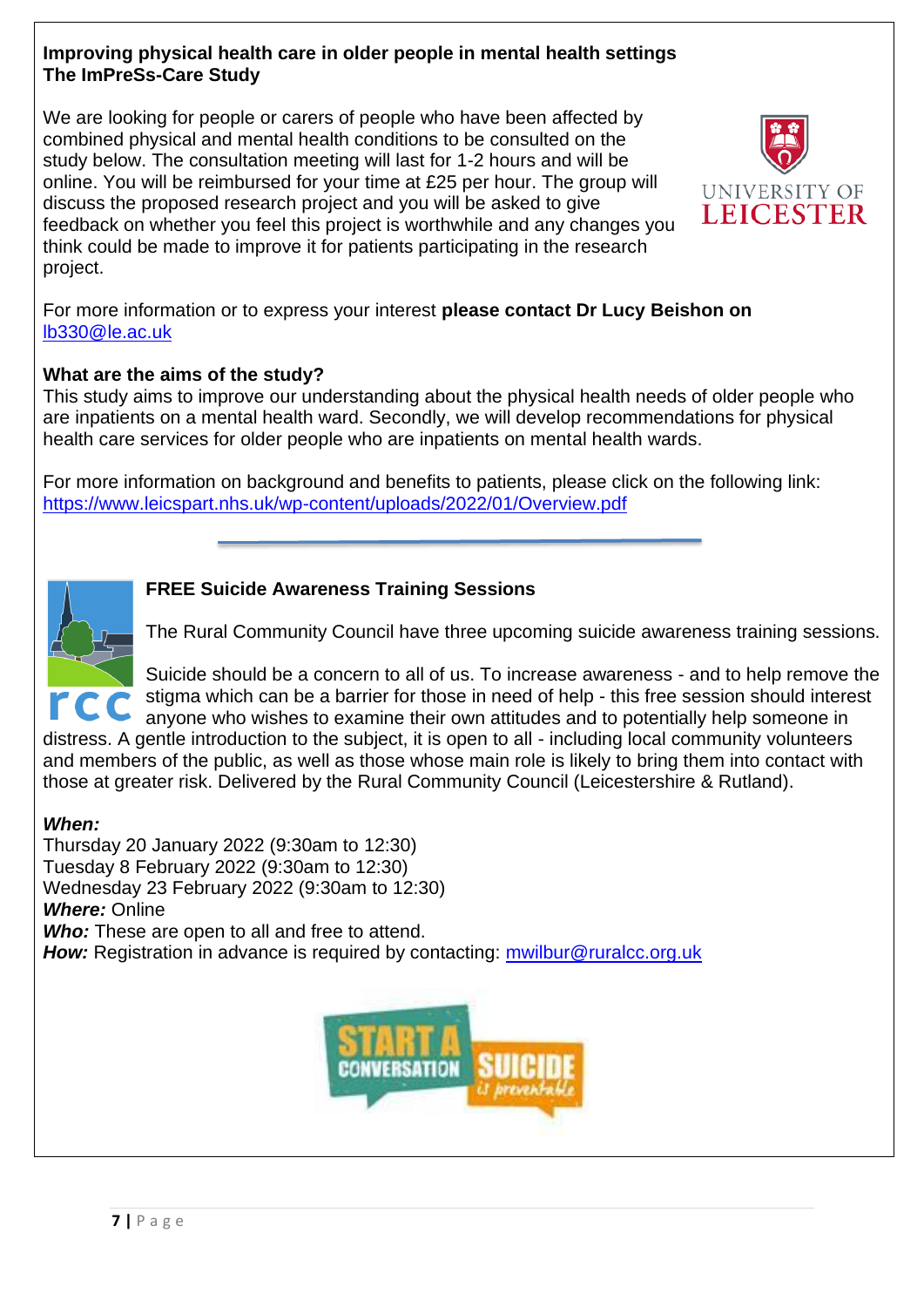### **Supporting information for patients, service users and their carers from community and national sources**

#### **Winter Wellbeing Tips from the Recovery College**

**Be Active:** Get outside, even for a short walk for 12 minutes can increase feelings of happiness, help you to feeler calmer, reduces anxiety and can improve confidence.

**Connect:** Social media...if you are planning on using social media, avoid comparing your experiences to others. Remember others tend to share the best part of their lives with others.

Learn: You matter!..take some time for yourself, saying 'no' at this time of year can be difficult but it is important to spend time looking after your own wellbeing. Why not learn a new word? Try learning a new game, such as sudoku or crosswords.

**Give:** Organisation is key…avoid any unnecessary stress over, if you have any plans, prepare for these situations in advance. Travelling; plan your route in advance. Hosting: organise what you are offering in advance.

**Take notice:** Try to eat healthily! During the winter months, it can be was too easy to eat plenty of unhealthy foods (in moderation these can be a treat). Being mindful of what you eat can help towards your personal self care.

# **Activities**

#### **Recovery College Autumn Prospectus**

There are a range of courses available including;

- Understanding Anxiety
- Gentle Yoga and Relaxation
- Introduction to Involvement...plus many others.



We are continuing to enrol over the phone and also provide useful links & resources to support mental health via twitter:<https://twitter.com/RecoveryCollege> , Facebook:<https://bit.ly/3jSBJML> and our webpage.

Please call 0116 295 1196 if you wish to speak to a member of the recovery college team to request a copy of the current prospectus and/or to enrol. You can access the Autumn prospectus online through the following link: [https://www.leicspart.nhs.uk/wp-content/uploads/2019/02/Autumn-Term-2021-](https://www.leicspart.nhs.uk/wp-content/uploads/2019/02/Autumn-Term-2021-Prospectus-Final.pdf) [Prospectus-Final.pdf](https://www.leicspart.nhs.uk/wp-content/uploads/2019/02/Autumn-Term-2021-Prospectus-Final.pdf)

#### **Feedback from a Recovery College Student**

*'I really do credit that course with helping me to get "back to me" as my boss in my old job was good enough to give me time off to attend the college sessions and then the Comedy Asylum sessions as they essentially formed part of my counselling and aided my recovery.'*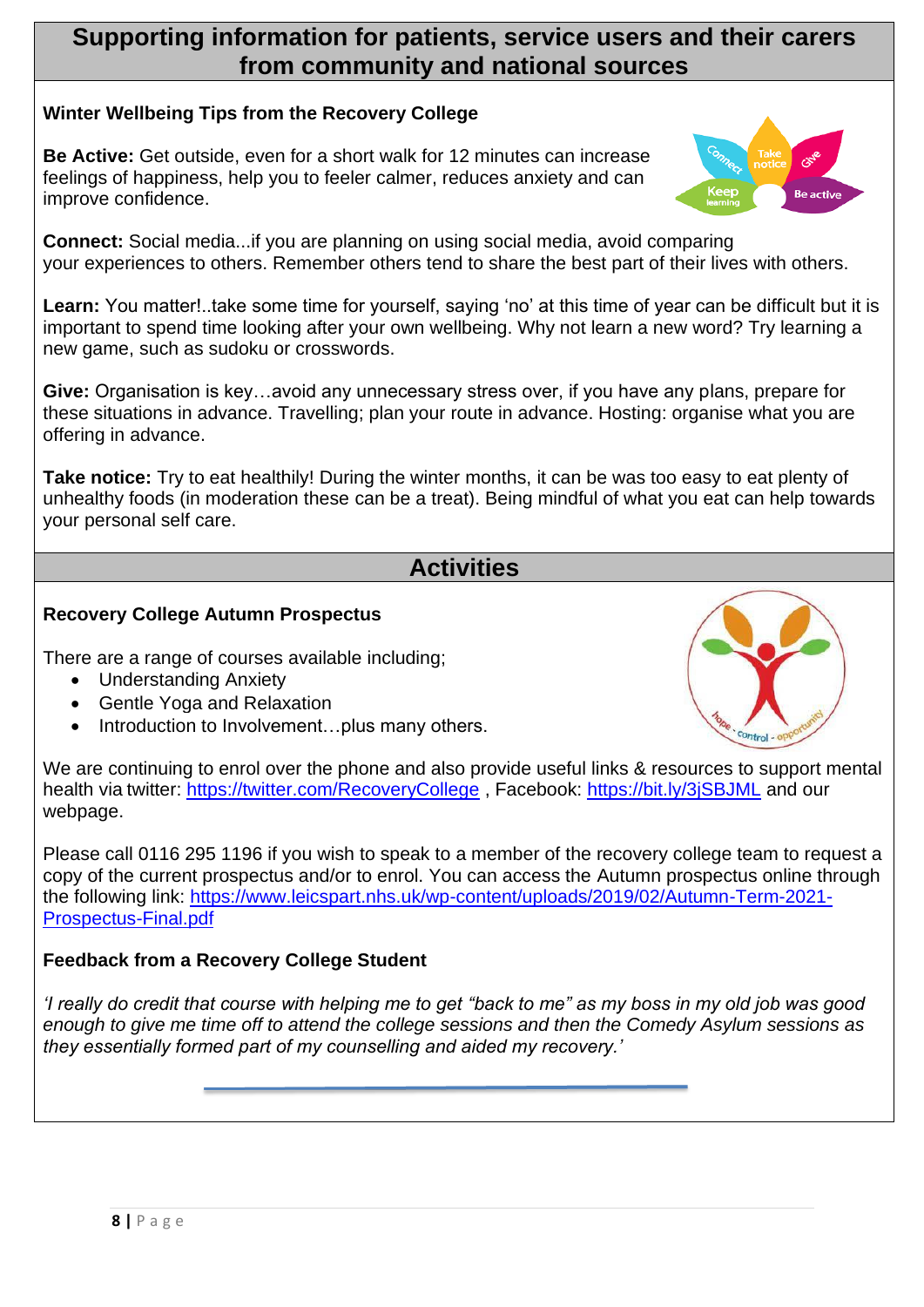#### **The Carers Centre New Website**

There's lots of useful information available on the Carers Centre new website where they regularly share updates from partners.

They are still developing the website and will be adding information regularly so if there is anything you feel is missing or you would like to feedback your views on the website, please do contact the carers centre and let them know.

<https://claspthecarerscentre.org.uk/>

As usual, they have a packed programme of activities and groups taking place throughout January with all information about all sessions and groups shown on their website on the 'What's On' page.





#### **Buddy to Buddy Veteran Café is back!**

The Café's are held every Monday, Wednesday and Friday, please click on the following flyer for more details:

[https://www.leicspart.nhs.uk/wp-content/uploads/2021/12/Buddy](https://www.leicspart.nhs.uk/wp-content/uploads/2021/12/Buddy-is-back-flyer-Dec-2021-scaled.jpg)[is-back-flyer-Dec-2021-scaled.jpg](https://www.leicspart.nhs.uk/wp-content/uploads/2021/12/Buddy-is-back-flyer-Dec-2021-scaled.jpg)



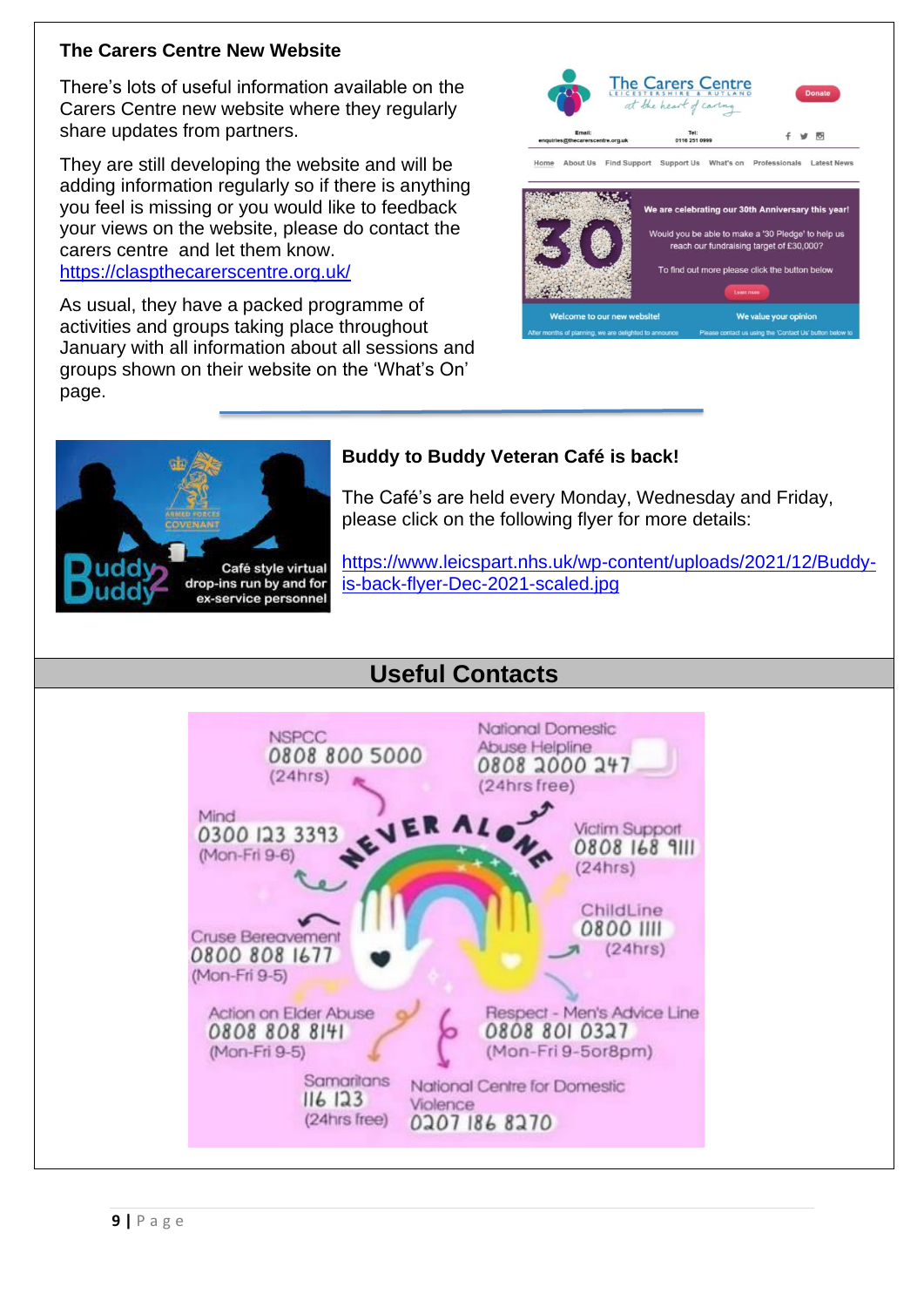

#### **Advice and Support Agencies – Overview and contact details**

Please also find a list of support agencies available to all members of the public both regionally and nationally:

[https://www.leicspart.nhs.uk/wp-content/uploads/2021/12/Advice-and-Support-](https://www.leicspart.nhs.uk/wp-content/uploads/2021/12/Advice-and-Support-.pdf) [.pdf](https://www.leicspart.nhs.uk/wp-content/uploads/2021/12/Advice-and-Support-.pdf)

## **Show and Share**

**NHS** Leicestershire Partnership

#### **Message to a loved one** service

Information for relatives, friends and carers of patients in our care



In response to the current postponement of visiting on our wards due to Covid, we have relaunched our 'Message to a loved one service'. This service helps people keep in touch with their loved ones while they are in hospital.

The message to a loved one service offers a range of different ways you and your loved ones can maintain contact. We can:

- Be a point of contact for relatives and carers to enquire about patients on our wards
- Relay messages to and from our patients
- Provide advice and answer general queries about how we are managing the Covid-19 situation.
- Arrange virtual visiting with a video call to family

The following link's provides more information; Patient Information: <https://bit.ly/31pZDbV> Family Information:<https://bit.ly/3pRkSww>

# **Your Voices, Feedback and Updates!**

#### **Mental Health and Wellbeing Workbook**

The workbooks have been translated into four different languages and are available electronically as well as in hard copy format. The workbook has also been placed in LPT Book of Brillance as well as made finalised stage in the 2021 national PENNA awards which showcases successful projects and initiatives.



Links to each workbook can be found below;

- **English** [https://www.leicspart.nhs.uk/wp-content/uploads/2020/11/MH-and-Wellbeing-](https://www.leicspart.nhs.uk/wp-content/uploads/2020/11/MH-and-Wellbeing-Workbook_.pdf)[Workbook\\_.pdf](https://www.leicspart.nhs.uk/wp-content/uploads/2020/11/MH-and-Wellbeing-Workbook_.pdf)
- **Hindi** [https://www.leicspart.nhs.uk/wp-content/uploads/2020/12/MH-and-Wellbeing-](https://www.leicspart.nhs.uk/wp-content/uploads/2020/12/MH-and-Wellbeing-Workbook_Hindi.pdf)Workbook Hindi.pdf
- **Urdu** [https://www.leicspart.nhs.uk/wp-content/uploads/2020/12/MH-and-Wellbeing-](https://www.leicspart.nhs.uk/wp-content/uploads/2020/12/MH-and-Wellbeing-Workbook_Urdu.pdf)[Workbook\\_Urdu.pdf](https://www.leicspart.nhs.uk/wp-content/uploads/2020/12/MH-and-Wellbeing-Workbook_Urdu.pdf)
- **Gujarati** [https://www.leicspart.nhs.uk/wp-content/uploads/2020/12/MH-and-Wellbeing-](https://www.leicspart.nhs.uk/wp-content/uploads/2020/12/MH-and-Wellbeing-Workbook_Gujarati.pdf)[Workbook\\_Gujarati.pdf](https://www.leicspart.nhs.uk/wp-content/uploads/2020/12/MH-and-Wellbeing-Workbook_Gujarati.pdf)

Please do share these workbooks with your families and friends. If you would like a hard copies of the workbook, please make contact with the Patient Experience and Involvement Team.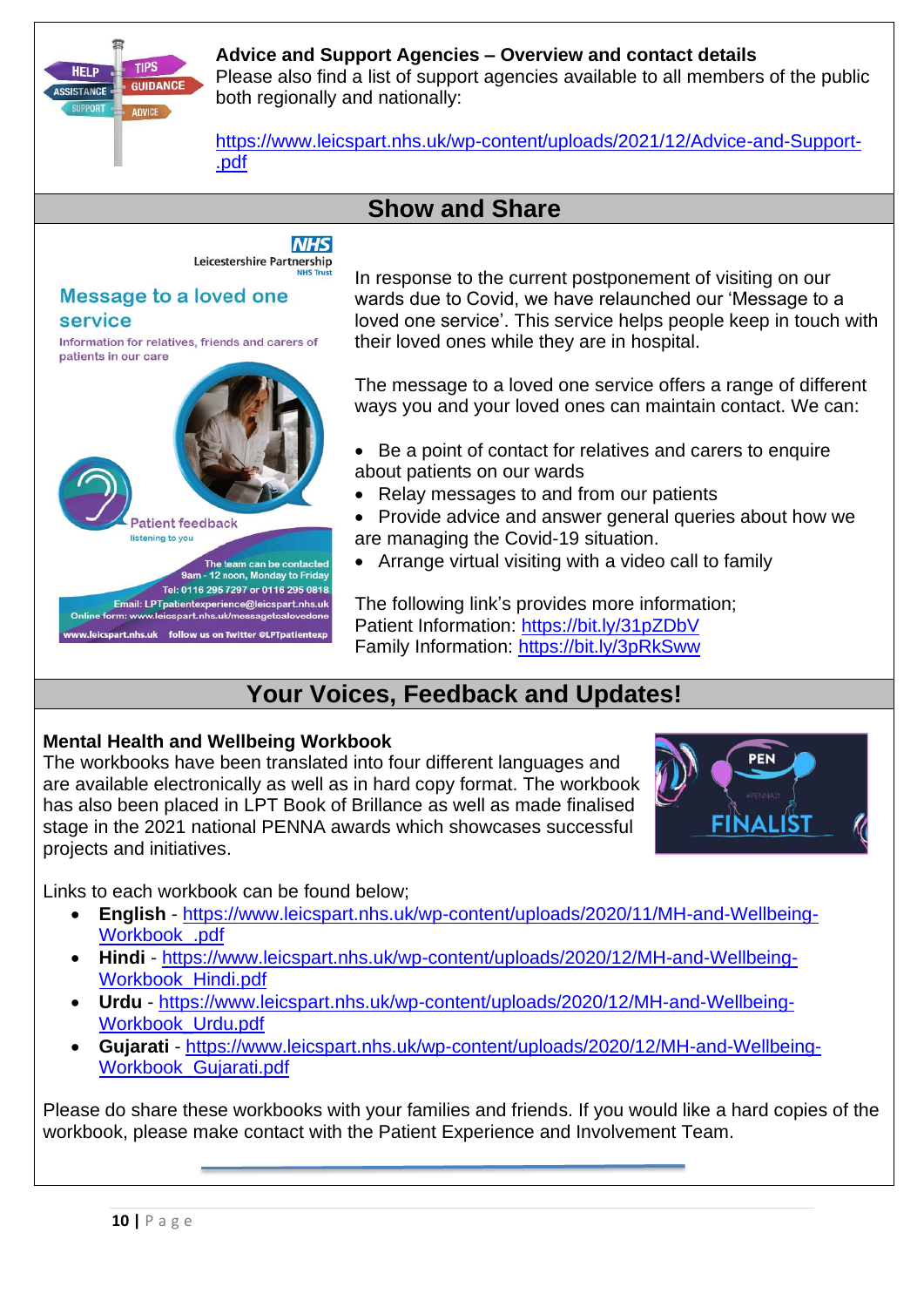#### **Friends and Family Test (FFT) display boards – our winners!**

The patient experience and involvement team launched a new competition earlier this year which awarded vouchers for the best friends and family display boards showing how you have listened to feedback and displaying any FFT feedback.





On 7th December, there was a presentation for the competition winner of the Friends and Family Test board.

Sim Chopra, ward clerk at Mill Lodge created the board. Grant, a member of the judging panel, presented the unit with £100 of vouchers and a certificate signed by Anne Scott, Executive Director of Nursing, AHP's and Quality. The vouchers will go towards activities planned for Christmas. Well done again Mill Lodge and many thanks to Grant for taking time to present the voucher and certificate

#### **Mental Health Central Access Point (MHCAP) – Update and involvement opportunity**

A small group of service users and carers have been working with the MHCAP service during the covid period to make improvements to their service which include branding, communication, and call handling.

This group has focused on the Central Access Point although moving forward will expand the remit of the group to include all Adult Mental Health urgent care services including;

- Mental Health Central Access Point
- Urgent Care Hub
- Crisis and Home Treatment Team
- Mental Health Liaison Team
- Criminal Justice and Diversion
- Homelessness

The group are looking to expand the group's membership and from February 2022 will meet bimonthly for 1-2 hours via MS Teams. This group will also work with the urgent care teams to implement the outcomes of the recent Step up to Great Mental Health Consultation across Leicester, Leicestershire and Rutland.

If you would like to join this group or discuss this opportunity in more detail, please contact the Patient Experience and Involvement Team.

#### **We would also love to hear about your involvement journey during this time:**

Would you like to share how you have found your involvement journey so far? What involvement projects have you been involved with?